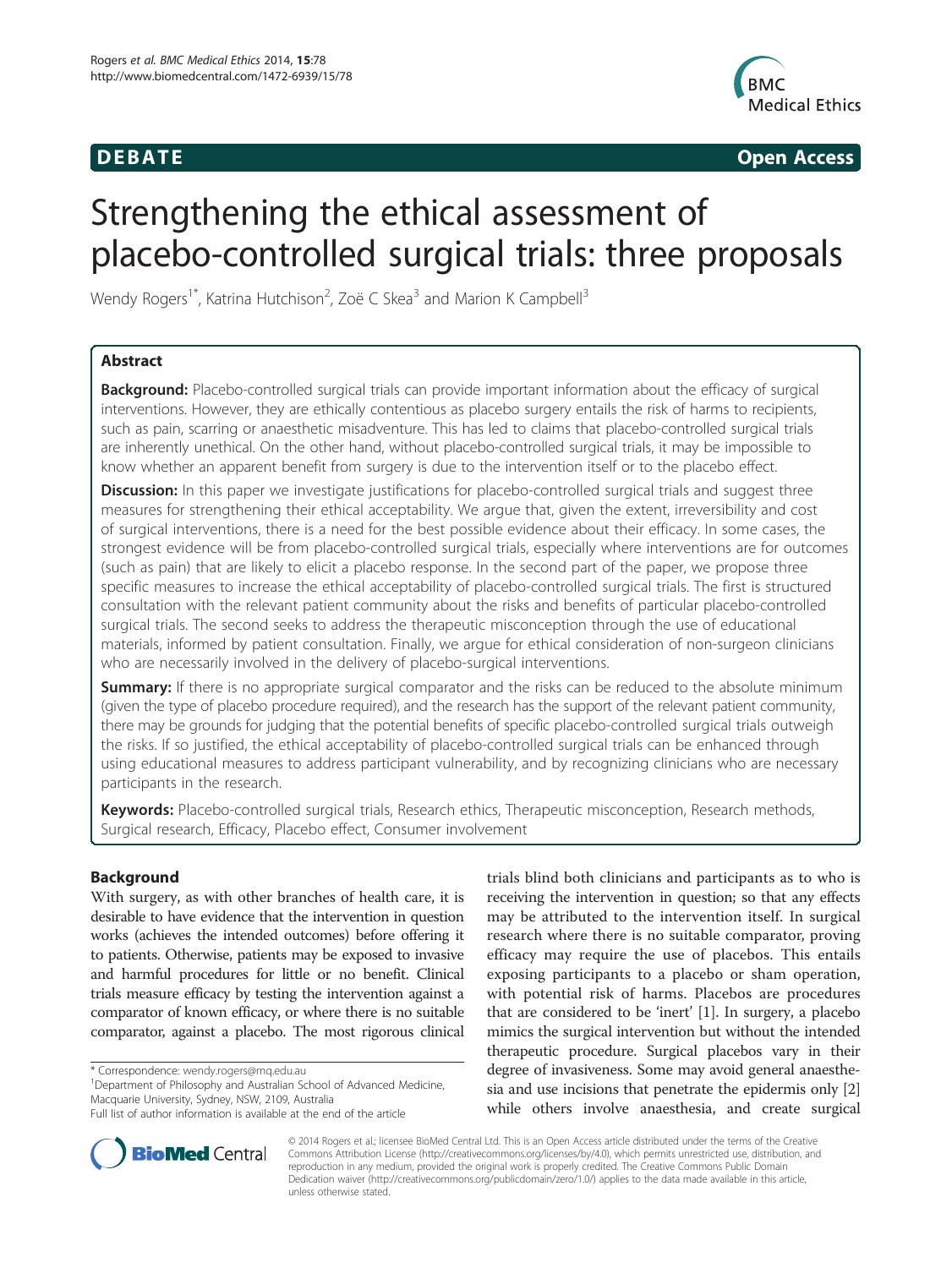wounds leading to pain and scarring [[3](#page-8-0)]. As surgical placebos need to be plausible, they raise serious questions about the potential levels of harm to which trial participants may be exposed for the purposes of research.

The issue of knowingly exposing participants in placebocontrolled surgical trials (PCSTs) to the harms of a sham procedure has polarised debate about their ethical acceptability [[4-8\]](#page-8-0). The debate has been framed as a clash between the highest standards of research design and the highest standards of research ethics [[8](#page-8-0)].

Proponents of PCSTs argue that these trials are sometimes necessary to find out whether particular surgical interventions are efficacious, or whether any observed changes in a patient's condition are due to a placebo effect  $[3,7,9,10]$  $[3,7,9,10]$ .<sup>a</sup> The requirement to minimise the risk of harms is understood to be ethically important, but not one that necessarily overrides the requirement for research to be of the highest scientific standards [\[7,11,12](#page-8-0)]. Taking this view, researchers are obliged to minimise the risks consistent with using the most appropriate trial design [[13\]](#page-8-0), which in surgery, may be a PCST in order to answer questions about efficacy. Without such answers, surgical patients, sometimes many thousands, are potentially exposed to surgical interventions that may be ineffective – described by one surgeon as no better than "glorified acupuncture" [[14](#page-8-0)]. A trial that identifies a surgical intervention as no better than placebo has significant implications for practice. For example, Sihvonen et al. [\[15](#page-8-0)] estimate that upward of 700,000 patients in the US undergo arthroscopic partial meniscectomies each year, yet their trial shows the procedure to be no better than placebo across a range of outcomes. Those supportive of PCSTs acknowledge that participants may be harmed by receiving a sham procedure, but claim that the risk of harm (in at least some trials) can be minimized to the extent that it becomes reasonable to make a judgment about the balance between these risks and the value to society of the potential knowledge to be gained about the intervention's efficacy. On their account, ethical bodies responsible for reviewing research (institutional review boards – IRBs) should make this judgment and approve methodologically rigorous PCSTs in which the risk of harms have been minimised, leaving the ultimate decision as to whether the risks of placebo trial participation are worthwhile to prospective participants, duly protected by adequate informed consent processes.

Conversely, opponents of PCSTs claim that placebo surgery is inherently harmful and therefore breaches the ethical obligations of researchers to minimise risk of harm to participants [\[5,6,16](#page-8-0)]. On this view, *any* risk of harm to individuals is unacceptable. Notwithstanding that PCSTs will yield information about the efficacy of surgical interventions that is otherwise unobtainable, for Macklin, "performing a surgical procedure that has no

expected benefit other than the placebo effect violates the ethical and regulatory principle that the risk of harm to subjects must be minimized in the conduct of research" [[6\]](#page-8-0), p. 993. Macklin and others [\[5,16\]](#page-8-0) argue that the ethical injunction to minimize the risk of harms must take precedence over any likely gains to knowledge, no matter how great their promise. These authors argue that informed consent is inadequate to protect participants. In their view, IRBs should hesitate to approve such trials, irrespective of their scientific merit.

# **Discussion**

In this paper, we investigate assumptions that ground claims about the necessity of placebo-controlled surgical trials and make suggestions for three measures that may be of use to IRBs charged with reviewing PCST protocols. First we argue that there is a need for reliable and valid evidence about surgical interventions in view of their extent, irreversibility and cost. We present evidence for the existence of the surgical placebo effect and argue that given the placebo response, PCSTs are necessary, in cases where there is no appropriate surgical comparator, to provide robust evidence about the efficacy of surgical interventions that is not otherwise obtainable. In the second part of the paper, we propose three specific measures to increase the ethical acceptability of PCSTs. First, we argue that structured consultation with the relevant patient community might provide valuable information to IRBs weighing up the risks and benefits of particular PCSTs. Second, we advocate the use of educational materials, informed by patient consultation, to mitigate as far as possible the therapeutic misconception. Third, we argue that, given the risks to which they are exposed, formal agreement should be sought from non-surgeon clinicians who are necessarily involved in the surgical intervention. This paper draws on previous qualitative research undertaken by two of the authors into the design, acceptability and feasibility of PCSTs [[14,17](#page-8-0)].

# Is there a need for placebo-controlled surgical trials?

Placebo-controlled surgical trials entail the risk of harms to participants, and therefore warrant careful analysis of their alleged necessity. Here we argue that surgery is an important and costly health care intervention, and as such, should be backed by the strongest possible evidence base, which at times, includes that generated by PCSTs. Surgery plays an increasing role in modern health care. It has been estimated that people living in industrialised countries will have five surgical procedures during their lifetimes [\[18\]](#page-8-0). In Australia in 2011–12, there were nearly two and a half million hospital discharges following surgical procedures, an increase of 3.6% over the previous year [\[19](#page-8-0)], p. 211. The increase in surgical procedures may reflect increased longevity leading to greater numbers of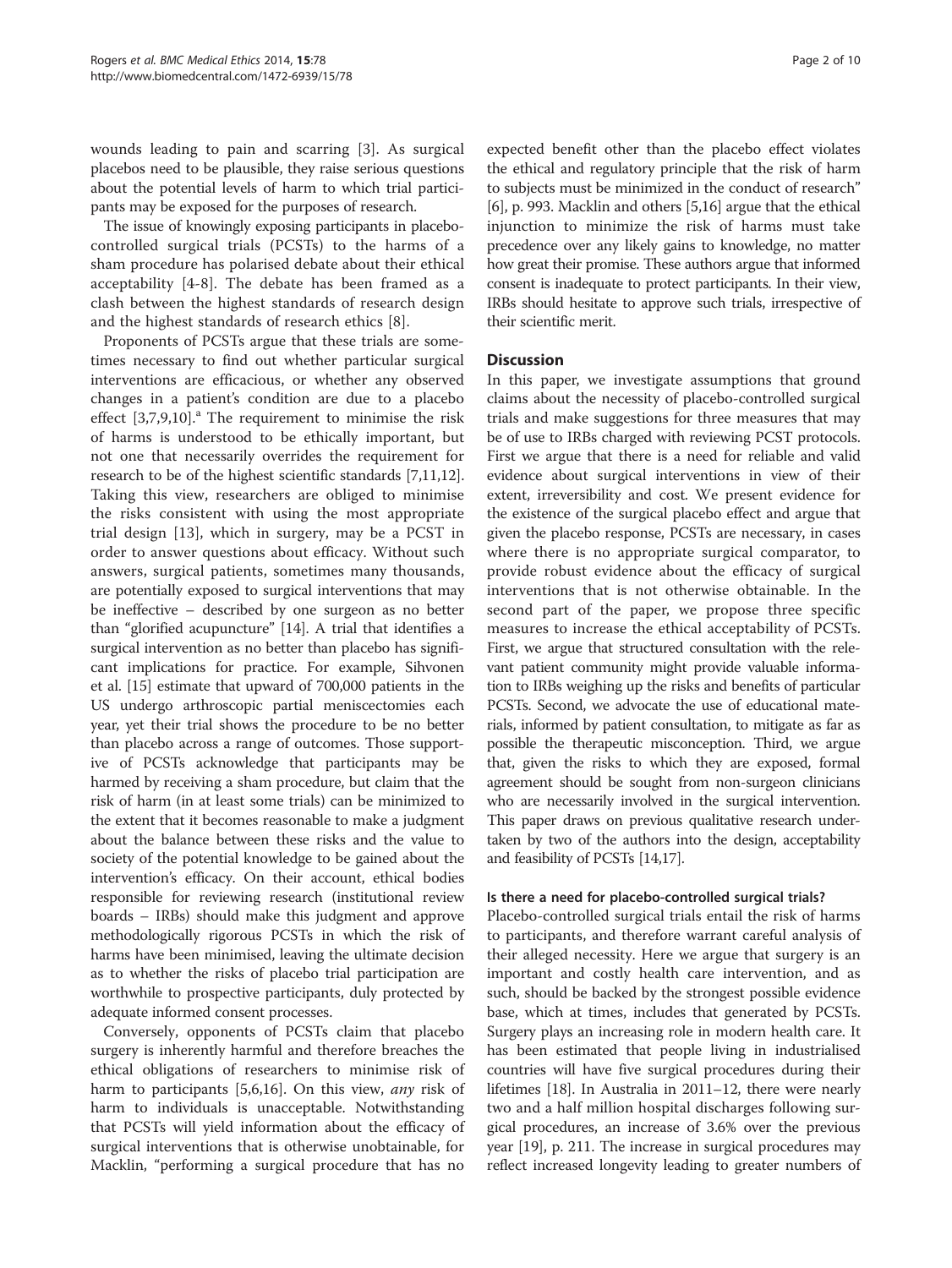people living with age-related degenerative disorders and cancers amenable to surgical intervention, or the increasing scope of surgery, for example in the treatment of weight management. Irrespective of the specific causes, rates of surgical interventions are on the increase [[19](#page-8-0)].

As rates of surgery rise, so do the costs. These may be viewed in two ways – health care costs to society of surgical procedures; and costs to patients in terms of pain and suffering. For patients, surgical procedures involve significant disruptions to daily life, including admission to hospital (in 2010–11, Australian patients spent a total of 1,653,474 days in hospital for procedures related to musculoskeletal conditions alone [\[20\]](#page-8-0), p. 256). Surgery commonly requires some kind of anaesthesia, which entails risks over and above those of the surgical intervention; and the chance of complications such as infection or excessive blood loss. A period of convalescence is usually required following surgery, during which patients may experience pain, have decreased mobility and generally be unable to live their normal lives. Finally, surgery is largely irreversible. It may be possible to remove a surgical prosthesis, but it is not possible to 'undo' an operation: surgery leaves permanent traces on and in the bodies of patients.

In addition to these real and potential harms to patients, surgery can be expensive. The 700,000 annual arthroscopic partial meniscectomies mentioned above incur annual direct medical costs of US\$4 billion [[15](#page-8-0)]. Healthcare costs are rising around the world. In all OECD countries (apart from Finland), health expenditure as a proportion of GDP rose between 2001 and 2011 [\[21](#page-8-0)]. In Australia, for example, expenditure rose from AUD \$63,099 million in 2002 to AUD\$140,241 million in 2013 [\[21](#page-8-0)]. Given that rates of surgical interventions are increasing, it is fair to consider that at least a proportion of these rises in healthcare expenditure are driven by surgery. Rising costs may of course be justified if increases in expenditure lead to better health outcomes. And clearly some surgical interventions are highly cost effective. For example, kidney transplantation is more effective and less costly than renal dialysis [\[22\]](#page-8-0). Nonetheless, in order to fund the 'right' interventions, there is a need for research capable of discerning between those interventions that are effective and those that are no better than placebo, as the latter are potentially both harmful and wasteful [[9,12](#page-8-0)].

This need for evidence of efficacy does not automatically translate into a need for PCSTs unless there are reasons to believe that PCSTs are required for developing a body of evidence sufficient to justify the surgical intervention in question. Placebo surgery may be unwarranted for two different sorts of reasons. In some cases, the new intervention can be compared directly with an existing surgical treatment that is known to be effective and safe, in which case a randomized controlled trial does

not need a placebo arm. In other cases placebo surgery is unwarranted because the patient's condition requires some surgical intervention to avert a potentially catastrophic outcome. For example, it would not be warranted to do a PCST for ruptured cerebral aneurysms, or appendicitis, as it would not be ethical to allocate participants to a placebo given that effective treatments for these conditions exist, and without some intervention, the patient is at unacceptably high risk of an adverse outcome.

The strength of PCSTs is that they have the potential to disentangle the causal effects of the surgical intervention from any potential placebo effects. Here we must clarify exactly what work the placebo performs in PCSTs, for as London and Kadane note, there are two meanings for the term "placebo effect" [\[5\]](#page-8-0). The first is methodological, where placebos are used to help control for as many variables as possible in a research trial, so that any effects of the active intervention may be attributed to that intervention rather than to other causes, such as the act of being admitted to hospital or anaesthetised. Here the placebo has an epistemic function – to sort out causal from other variables [\[23\]](#page-8-0). Second, placebos may have a therapeutic effect. This refers to the phenomenon of a person experiencing beneficial effects from an intervention which is provided in a therapeutic guise but which is deemed by health care providers to lack specific therapeutic powers, be these pharmacological, surgical or other [[24\]](#page-9-0). In PCSTs, placebos control for both the therapeutic placebo effect of the intervention, and also serve an epistemic role to control for all other non-specific effects such as the natural course of the disease or regression to the mean. However, we believe PCSTs are of value only to the extent that there are good reasons to believe that there is a placebo effect in surgery, as if there is not, PCSTs are never justified.<sup>b</sup>

In addressing this point, we seek to provide a solid foundation for the work of other authors [\[8,12](#page-8-0)[,25](#page-9-0)] who have proposed criteria that should be met in order to justify performing specific PCSTs<sup>c</sup>; our aim is to examine the assumption about the placebo effect that underlies their support for PCSTs. We now turn to evidence for the existence of a surgical placebo effect.

Beecher's 1961 paper on surgery as placebo is foundational in this regard [[26\]](#page-9-0). Beecher analysed the results of a number of trials of internal mammary artery ligation for severe angina. The trials are of varying methodological quality, but include two randomised placebo-controlled studies [\[27,28\]](#page-9-0). Beecher discusses the remarkable recovery of one patient in the Cobb et al. trial who, after receiving the placebo operation, increased his exercise tolerance from 4 to 10 minutes and reversed the ECG signs of ischemia that previously occurred within 4 minutes. As Beecher notes, "It is of such "convincing" objective stuff that new operations are made" [\[26](#page-9-0)], p. 1104. Individual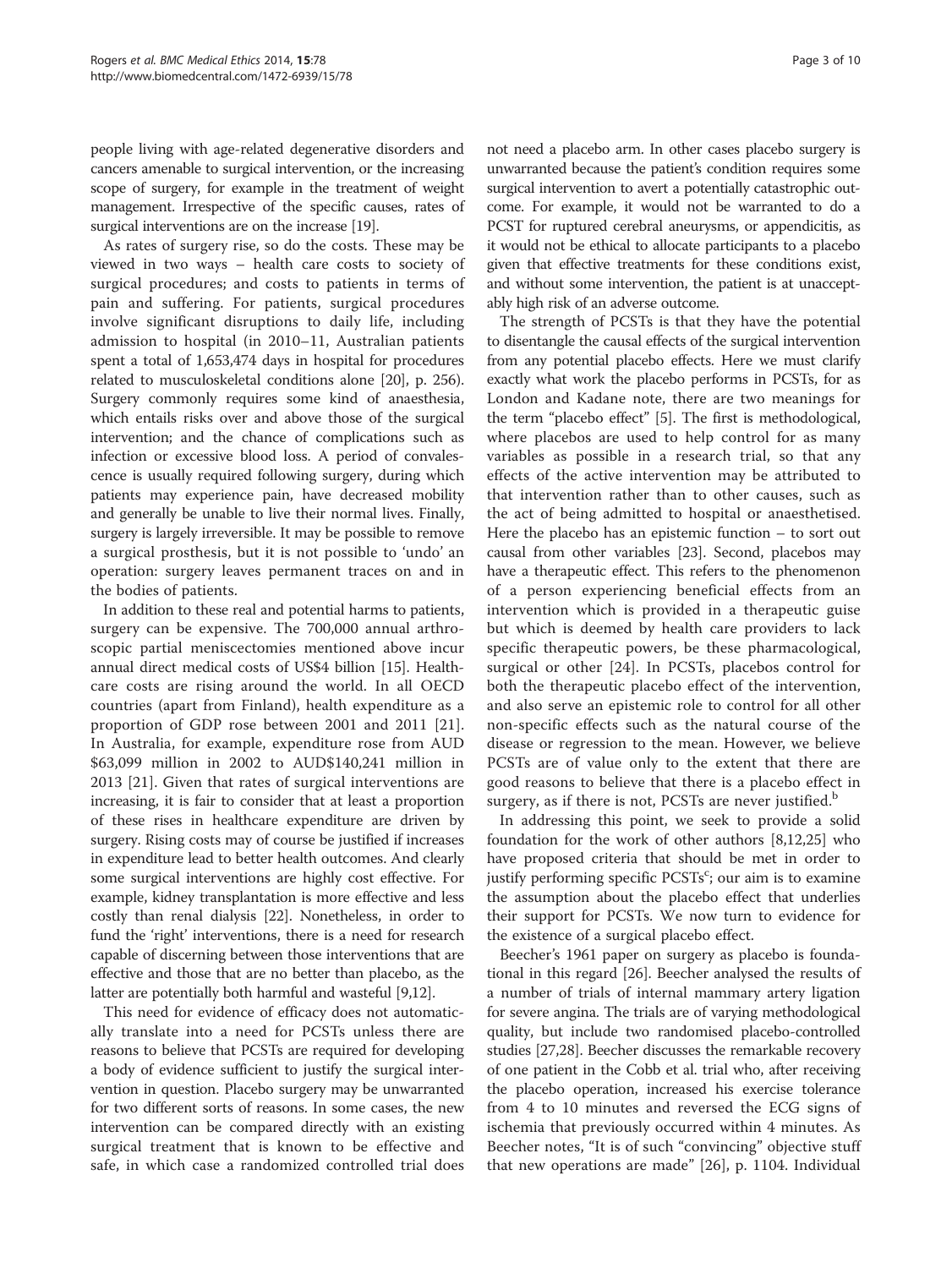trials published since that time also demonstrate empirical evidence of placebo effects following surgical interventions  $[2,15,26]$  $[2,15,26]$  $[2,15,26]$  $[2,15,26]$ .

A systematic review of the placebo effect in eight surgical trials found that between 30-100% of participants in the placebo groups showed improvements in outcomes including pain, exercise tolerance, and dizziness, thereby supporting the claim that surgery appears to be associated with large placebo effects [\[29](#page-9-0)]. PCSTs seemed able to distinguish between effective and ineffective surgical interventions, in that of the eight trials included in the review, six showed no difference between placebo and a range of surgical interventions, and two showed that active surgery was more effective than placebo. Like the results of individual PCSTs, this review provides grounds for accepting that there is a surgical placebo effect.

Despite this evidence, the existence and importance of a surgical placebo effect has been disputed [\[30](#page-9-0)]. Hróbjartsson and Gøtzsche argue that Beecher and others calculate the placebo effect as change against baseline for the group receiving the placebo intervention, but this does not allow researchers to distinguish between other factors that might cause an apparent improvement including the natural course of the disease, or regression to the mean. They claim, "The reported large effects of placebo could therefore, at least in part, be artefacts of inadequate research methods" [\[31](#page-9-0)], p. 1594. However, the recent PCST by Sihvonen et al. [\[15\]](#page-8-0) includes a separate publication with a detailed description of the study protocol that explicitly addresses these kinds of methodological criticisms [\[32](#page-9-0)]. Thus while it is possible that poorly designed PCSTs may not isolate the placebo effect from other causes of improvements, this criticism is not valid for all PCSTs demonstrating a placebo effect, and does not undermine the general claim that there is a surgical placebo effect.

In their review, Hróbjartsson and Gøtzsche make an important distinction concerning the kinds of outcomes where placebo effects are observed [\[31](#page-9-0)]. They conclude that there is little evidence that placebos have powerful clinical effects, where outcomes are binary (i.e. present or absent), or continuous and objectively assessed, such as physiological variables measured by health professionals. In contrast, where outcomes are subjectively assessed, and especially if continuous rather than binary, they found a significant placebo effect when compared with no treatment. Notably, pain is the outcome most powerfully affected by placebo interventions. This point is relevant for PCSTs as surgery is increasingly being used for elective and quality of life interventions with subjective outcomes, thus for interventions in which the placebo effect is likely to be most evident [[9\]](#page-8-0).

Given these findings, which have been consistent over time, it is reasonable to accept that surgery does exert a placebo effect, especially where the relevant outcomes are

subjective and continuous, such as relief from symptoms or impact on quality of life [\[33](#page-9-0)]. This creates a prima facie justification for PCSTs to assess the efficacy of interventions designed to achieve these outcomes, because well-designed PCSTs can demonstrate whether or not the intervention is more effective than the placebo in causing observed changes in outcomes.

Another line of criticism accepts that while there may be an in-principle justification for PCSTs, specific instances of PCSTs are unjustified [\[30,34](#page-9-0)]. Polgar and Ng claim that the trials of both foetal tissue implants for Parkinson's Disease [[3\]](#page-8-0) and the arthroscopy trial [\[2](#page-8-0)] were unjustified as the information they yielded could have been obtained in other ways. For example, they write, "It is evident that arthroscopy was not an effective treatment for osteoarthritis because the improvements on key outcome measures were less than the 'minimal important' standards specified in Moseley et al. (2002). The conclusion was evident from the outcomes for the two treatment groups without reference to the results of the placebo controls" [\[30](#page-9-0)], p. 293. However, this criticism seems to miss the mark as the point that Moseley et al. make from their trial is that the active treatment was not better than placebo, therefore any observed effects were likely due to placebo rather than the active surgery. As with other critics [[31\]](#page-9-0), the points raised by Polgar and Ng are not sufficient to reject all PCSTs, and can be addressed by methodological rigour in at least some cases.

One important aspect of methodological rigour concerns the placebo itself, which, to be appropriate, must maximise the mimic whilst minimising the risk. The aim is for patients to receive a placebo intervention that is similar enough to the active intervention to be convincing, but omits any known therapeutic aspects [[13](#page-8-0)]. In order to fulfil the epistemic function that is sought in PCSTs, the placebo intervention must lack what are thought to be the therapeutic parts of the procedure; the placebo must be inert, insofar as this is possible. Birch argues that surgical placebos are never inert, because any surgical wounding triggers local and systemic physiological responses that may influence the body's response to the index condition and thereby elicit a biologically mediated improvement [[35](#page-9-0)]. It is not clear what kind of evidence could resolve this question. Surgical placebos are clearly likely to have greater biological effects compared with pharmaceutical placebos such as sugar pills, but even the latter are not completely inert given that the body is active in the process of ingestion and digestion of the pill. Nevertheless, given that PCSTs have convincingly distinguished between effective and ineffective surgical interventions [\[26,36](#page-9-0)], it seems warranted to assume that they are inert enough to fulfil their epistemic function in PCSTs.

Surgical placebos also must be convincing enough to prevent participants from guessing which intervention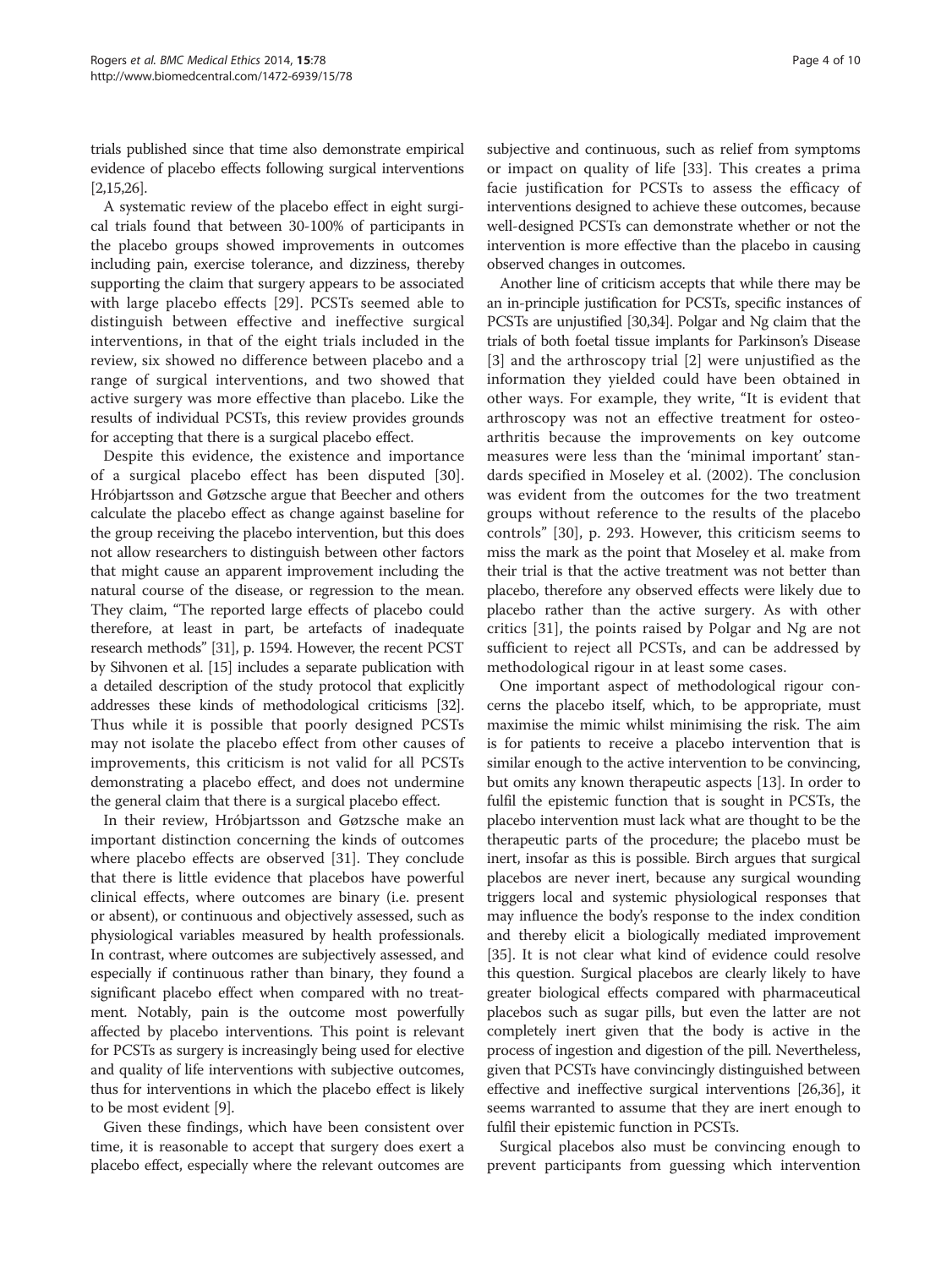they have received [[13](#page-8-0)]. This seems to be an achievable goal: there are examples in the literature of plausible mimics, in that patients and those assessing outcomes have been unable to tell whether or not an individual patient received the therapeutically-intended intervention or the placebo [[14,15,17,](#page-8-0)[33](#page-9-0)].

In this section we argued for the desirability of evidence about the efficacy of surgical interventions, given their individual and public costs, and the role of PCSTs in providing this evidence so long as claims about the existence of the placebo effect of surgery are warranted. There is consistent evidence for the existence and importance of a surgical placebo effect, thereby justifying a requirement for PCSTs for at least some interventions, especially where these aim to alleviate pain or improve quality of life. Nonetheless, PCSTs entail balancing the present exposure of individual participants to risk of surgical harms against the knowledge gains and likely benefit to future patients and the wider population. In the next section we make three suggestions for strengthening the ethical acceptability of PCSTs by consulting the relevant patient population about acceptable risks and benefits; developing educational materials to address the therapeutic misconception; and taking account of the roles of non-surgeon clinicians in PCSTs.

# Three proposals to strengthen the ethical acceptability of PCSTs

There are two groups who are rarely included in any formal way in debates about which PCSTs are ethically justifiable. The first group is that of the patient population for whom the intervention may be indicated, and who will therefore be affected by the outcome of the trial; and the second are the non-surgeon clinicians involved in delivering the intervention or placebo. We suggest structured engagement with both groups in order to strengthen the ethical acceptability of methodologically justified PCSTs. Consultation with patients will help to address concerns about the risk-benefit balance of the trial and the adequacy of informed consent, while consultations with non-surgeon clinicians accords appropriate respect to those who necessarily become involved in the research as de facto collaborators if a PCST goes ahead, and who thus may be asked to engage in deception or expose themselves to professional risks.

Patients' views can inform ethical deliberation about PCSTs in important ways [[37\]](#page-9-0). For interventions to treat chronic conditions, those who are potential recipients of the proposed intervention are, through personal experience, generally well-informed about the nature of the condition and the strengths and weaknesses of current treatments. The affected group has a particular interest in understanding what is proposed and how it might affect them. This patient-held information is relevant for

weighing up the risks and benefits of research as this is the cohort to whom any benefits will accrue (broadly understood, as the research will benefit future patients rather than the specific individuals consulted) if the intervention proves successful, and it is from this group that participants will be drawn if the research goes ahead. Patients affected by the index condition have a thorough understanding of the potential impact should the experimental intervention prove successful [\[17\]](#page-8-0). They are also the ones who would potentially undergo ineffective treatment if such a procedure became routine without rigorous trial. Their knowledge and experience are therefore highly relevant in weighing up risks and benefits of specific PCSTs. If members of the affected patient group consider that the potential benefits are such that at least some of them would consider participating in a PCST, this is relevant information for IRBs to take into account in their deliberations.<sup>d</sup> IRBs that prohibit PCSTs remove the option of research participation from those who stand to benefit from the results of the research, whether or not the intervention itself is successful. On the other hand, IRBs that permit PCSTs without relevant consultation risk approving potentially harmful research, the outcomes of which are not viewed as valuable to patients.

In our view, deliberations about the acceptability of individual PCSTs should be informed by views from the relevant patient cohort about the risks and benefits of the research to them. This requires researchers to consult with patient groups and synthesise and present evidence about their views as part of their IRB application. Any consultation should be performed in a structured and rigorous way using appropriate qualitative methodology. This process of patient consultation will serve two purposes as it will address feasibility requirements (for example if the placebo is unacceptable, recruitment is unlikely to succeed) as well as inform ethical deliberation. We note that this may be seen as unduly burdensome – performing "preresearch" to develop the IRB application. However, there is increasing advocacy for co-production of research (research developed with potential participants) [\[38](#page-9-0)], some of which, such as the Peninsula Cerebral Research Unit in the UK, have active programs for including patients and their families in the generation of research questions.<sup>e</sup> Our suggestion sits well with these developing standards. In some circumstances it may be desirable for national or international bodies to perform some of this preliminary work, ready for uptake by research teams. Finally, it is possible for funding bodies to release funds in a staged manner, which will allow for the necessary evidence to be gathered prior to moving to full funding of the proposal. There is no doubt that PCSTs are complex and challenging to implement but we do not believe that adding a requirement for consultation with patient groups will render them unmanageable. Furthermore, such pre-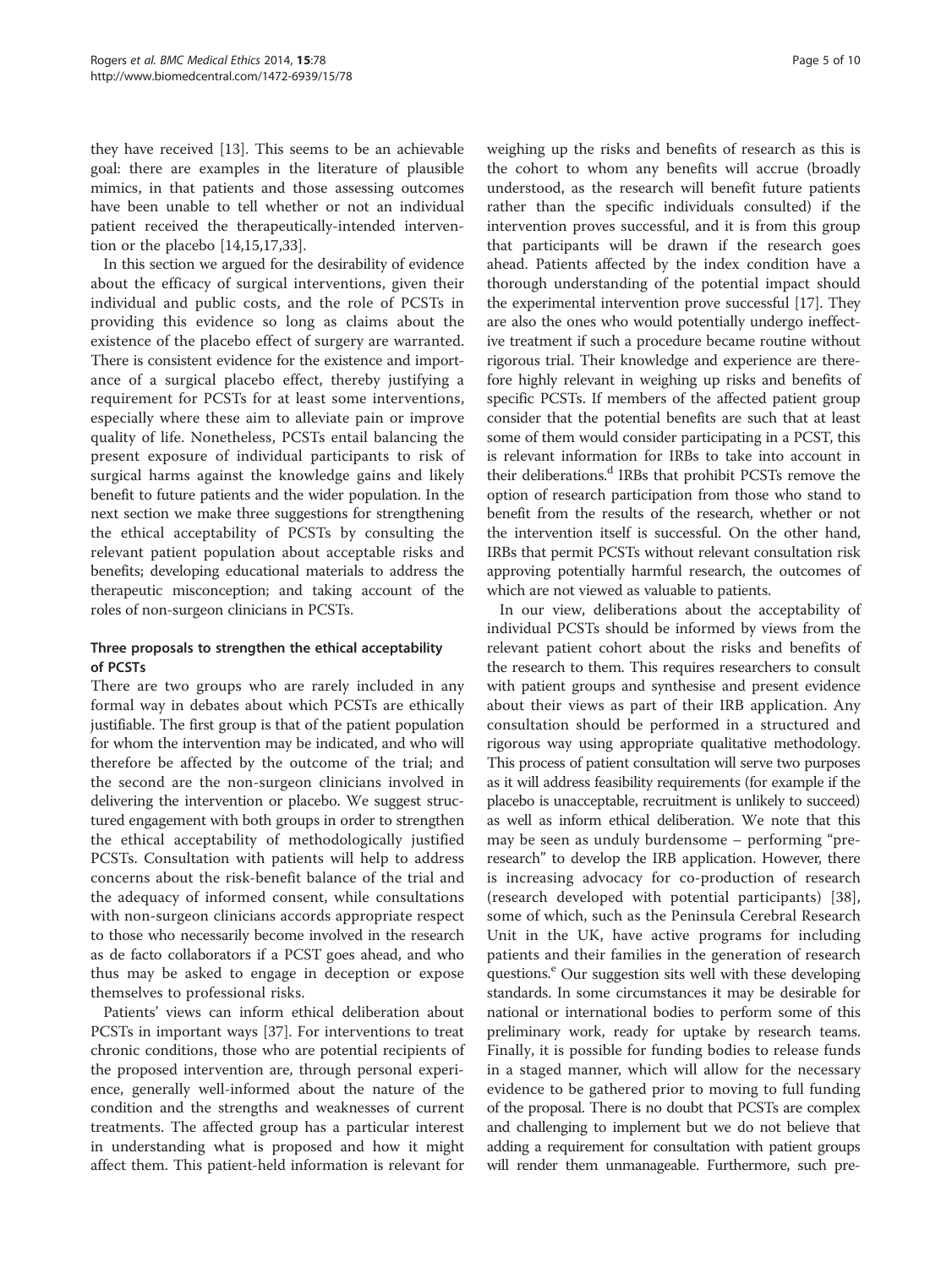research may save considerable money and time if it averts full-blown trials of interventions that are unacceptable to members of the participant group, or likely to fail due to problems with recruitment.

Pre-research consultation has been used successfully for other controversial clinical trials. For example, Marsden and Bradburn report on the role of consultation with patient groups in assessing the acceptability of a trial of hormone replacement therapy (HRT) in women with breast cancer, which entails risks related to the oestrogendependence of most breast cancers [\[39\]](#page-9-0). Along similar lines, Koops and Lindley report on the role of focus groups with patients in confirming the acceptability of a trial for a high-risk stroke treatment. In this case, the pre-research with patients led to changes to patient information leaflets, and helped in terms of gaining IRB approval for the trial [\[14](#page-8-0),[40\]](#page-9-0).

Our second suggestion for improving the ethical acceptability of PCSTs is to develop materials to address the concern that informed consent is an inadequate protection because participants in PCSTs are vulnerable to the therapeutic misconception. This is the phenomenon that, despite explanations about trial design and randomisation, patients believe that their clinician/researcher will act in their best interests, and that the trial is a form of therapy [\[41](#page-9-0)]. There is evidence to suggest that participants do not fully appreciate the processes of clinical research [[42,43](#page-9-0)]. Studies have shown that patients misunderstand the nature of research including the randomisation process, and tend to believe that their doctor will act in their best interests, notwithstanding their enrolment into a trial [\[44,45\]](#page-9-0).

We agree that patients/participants are vulnerable to the therapeutic misconception and that this is a potential ethical challenge for PCSTs. However we disagree that the most appropriate remedy for this vulnerability is for IRBs to prohibit PCSTs. It may be ethically more appropriate to foster the capacity of potential participants better to understand the nature of clinical research and the dual role of the clinician/researcher. At the moment, IRBs have the options of prohibiting the trial or relying on individual informed consent to address any misconceptions. Neither of these options is ideal in terms of addressing the relevant vulnerability [\[46,47\]](#page-9-0). The prohibition response is protective but does nothing to foster or support the understanding or decision-making capacity of the patients/participants. Additionally, routinely prohibiting PCSTs may leave patients worse-off. If the trial does not go ahead and the intervention therefore does not enter clinical practice, they are left with one less potential option for treatment. If the intervention is introduced into practice without proof of efficacy, they are at risk of receiving a treatment option that may not provide any benefit over placebo, or may be harmful.

The autonomy-respecting option of relying upon informed consent seems to deny any vulnerability on the part of patients/participants, and is known to be inadequate in many circumstances: the therapeutic misconception is certainly not limited to PCSTs [\[44\]](#page-9-0). We propose that one ethically appropriate way to address participant vulnerability to misconceptions is to draw upon the expertise of patient groups in developing educational materials about the trial. This could be achieved in a two step process: the first step would be part of the patient cohort consultation described above. As well as canvassing views about harms and benefits, the consultation could also identify issues likely to require clarification. In the second step, educational materials with information about the trial could be tested and refined if necessary with focus groups. The materials would specifically address likely misconceptions associated with a particular trial with the relevant patient group, along the lines of patient decision aids which have been developed to help people deliberate over and make treatment decisions [\[48\]](#page-9-0). Such materials could be designed for use in a public way via patient networks, well before trial enrolment commences, as well as during the informed consent process. The aim of these materials would be to increase research literacy, specifically address therapeutic misconceptions about the research trial for the particular intervention under investigation, and foster the decision making capacities of patients. This response provides a more nuanced and ethically justifiable way of addressing potential vulnerability rather than a blanket prohibition by IRBs [[46\]](#page-9-0).

This approach is supported by existing empirical work which suggests that patients are able to consider the risks and benefits of PCSTs, decide whether or not participation would be personally acceptable, and develop views about whether or not IRBs should approve the trials. Frank et al. surveyed three patient cohorts about the ethical acceptability of two hypothetical trials (one open, one blinded using placebo surgery) of a gene transfer agent for Parkinson's Disease (PD). The three cohorts were patients with PD, patients with neurological conditions other than PD, and patients attending a community-based general internal medicine practice. Overall, patients with PD were less willing to participate in either trial than those without PD, but despite this, 41% indicated willingness to participate in the open trial and 24% to participate in the blinded study. When asked to take the perspective of an IRB, the three cohorts consistently favoured approving the open trial (83%) and, to a lesser extent, the blinded trial (54%). Study participants cited reasons for approving the hypothetical PCST consistent with those in the literature, such as methodological need, adequate informed consent, acceptable risk benefit ratio, and societal benefit outweighing the risks. Similarly, those who thought that an IRB should prohibit the PCST gave reasons including risk, lack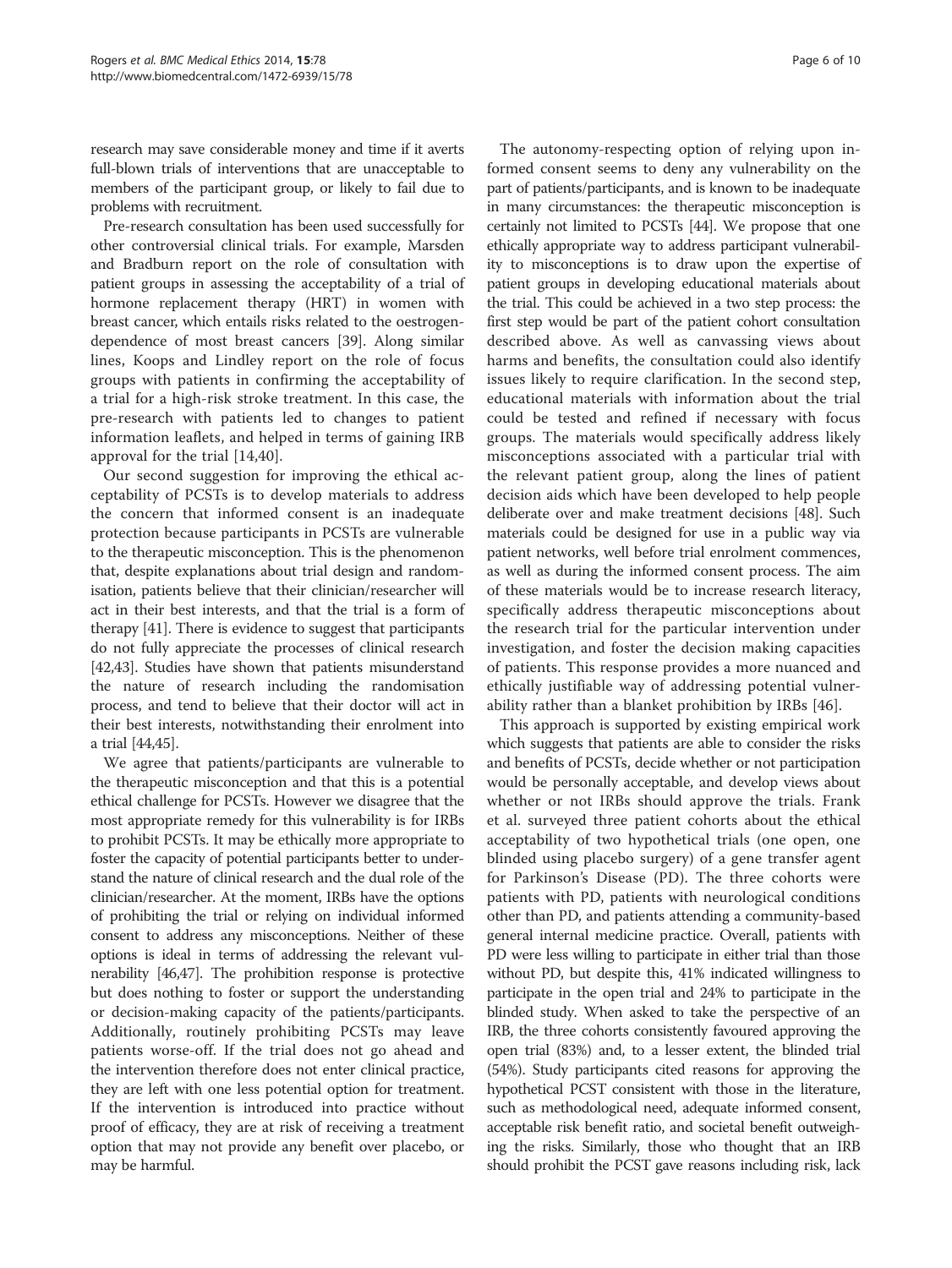of benefit to individuals, and expressed views that placebocontrolled trials are prima facie unethical [[49](#page-9-0)].

These findings are consistent with Campbell et al. who asked patients with osteoarthritis about the acceptability of a PCST of knee arthroscopy [\[14,17](#page-8-0)]. They found that many participants identified and supported the notion of a PCST (and some went on to consent to a formal pilot of a PCST), while others were sceptical of the need for a placebo. In discussing their own potential involvement in the trial, participants expressed a variety of views including a desire to help others and the hope that they would be allocated to the active rather than placebo arm of the trial. Others seemed to discount the possibility of harm from the placebo, or noted the potential inconvenience of being in a trial.

Thus research with relevant patient cohorts indicates that patient groups can be a rich source of information relevant to the development of PCSTs. The findings indicate qualified support for PCSTs and flag areas of misunderstanding about trial participation that should be addressed in the pre-consent educational materials that we advocate. There is no indication that the misconceptions of potential participants in PCSTs are greater than or differ from misconceptions experienced by participants in other types of clinical research. Importantly, the research we have reviewed does not support the view that patients are unable to deliberate about PCSTs. We therefore recommend the development of educational and decisionsupport materials should a PCST go ahead.

Our third suggestion concerns staff included in PCSTs such as anaesthetic, theatre and recovery staff, and those involved in any post-operative care (hereafter referred to as non-surgeon clinicians). Accounts of research ethics rightly focus on respecting and protecting participants, where respect is demonstrated through the process of informed consent [\[50](#page-9-0)]. One of the ethical justifications for informed consent is that it provides a mechanism for treating the participant as an end in him or herself, rather than treating him/her instrumentally, merely as a means to the researchers' ends. Through the consent process, potential participants have the opportunity to accept or decline involvement in the research, and if they freely consent, concern about treating them instrumentally is alleviated. Other parties involved in the research, such as the clinicians who recruit patients or administer interventions, are not formally asked for their consent in the same way because they are not deemed to be vulnerable in the way that participants may be. They are usually the peers of the researcher and generally free to sign up to the protocol or to decline involvement with no adverse consequences. However, this approach is problematic in complex research interventions like surgery. Individual surgeons have the right to agree or decline participation in a PCST, but if they elect to participate, the nature of

surgery means that their agreement necessarily commits non-surgeon clinicians to participation as de facto collaborators, because the surgery cannot proceed without them. If there is no explicit or formal process for seeking their agreement, then the surgeon's commitment to

be part of a PCST could appear to treat non-surgeon clinicians instrumentally as it does not accord them the respect of deciding for themselves whether or not to participate in the research.

This is especially problematic for ethically contentious research such as PCSTs. Participation in a PCST may expose non-surgeon clinicians to being deemed responsible for any harms that might occur during the trial, irrespective of whether or not they explicitly agreed to participate (e.g. an anaesthetic mishap during a placebo procedure). In the surgical setting, it is unclear as to what power non-surgeon clinicians have to refuse participation, and this may differ between institutions. Research with anaesthetists shows a range of views about a proposed PCST of knee arthroscopy [\[14](#page-8-0)]. As consultants and peers to surgeons, anaesthetists may well have the power to refuse to participate. However other non-surgeon clinicians, especially nursing staff, may find themselves committed by their surgeon (or anaesthetist) to a PCST about which they hold ethical reservations.

There are a number of issues here. First, participating in research is a legitimate part of the professional role of clinicians in publicly funded hospitals, so it might be considered unnecessary to seek agreement from all clinicians for all research. We agree that it is not unreasonable to expect research participation from clinicians; however, surgical research raises ethical questions in this regard. As we have noted above, non-surgeon clinicians lack the same power as surgeons in terms of participation in the research, as a surgeon's commitment to a trial is understood to include the necessary surgical team to perform the research. Furthermore, this is not just a problem for individuals. While individual non-surgical clinicians may refuse, someone in the relevant role has to agree as there is a strong expectation that the research will go ahead with the requisite staff. This may be especially problematic if members of particular groups of non-surgeon clinicians tend to disagree about the importance and legitimacy of either the research question or the methodology of the proposed PCST. Next, the rewards of research may be unequally distributed. While chief investigators may receive recognition and advancement for their research activities and enjoy the creative aspects of research, these rewards may not be available to non-surgeon clinicians in the context of PCSTs where they are drawn in to other's research activities. In addition, the ethically contested nature of PCSTs, the need for non-surgeon clinicians to engage in potentially deceptive behaviour in order to maintain the blinding, and the risk of being held responsible for patient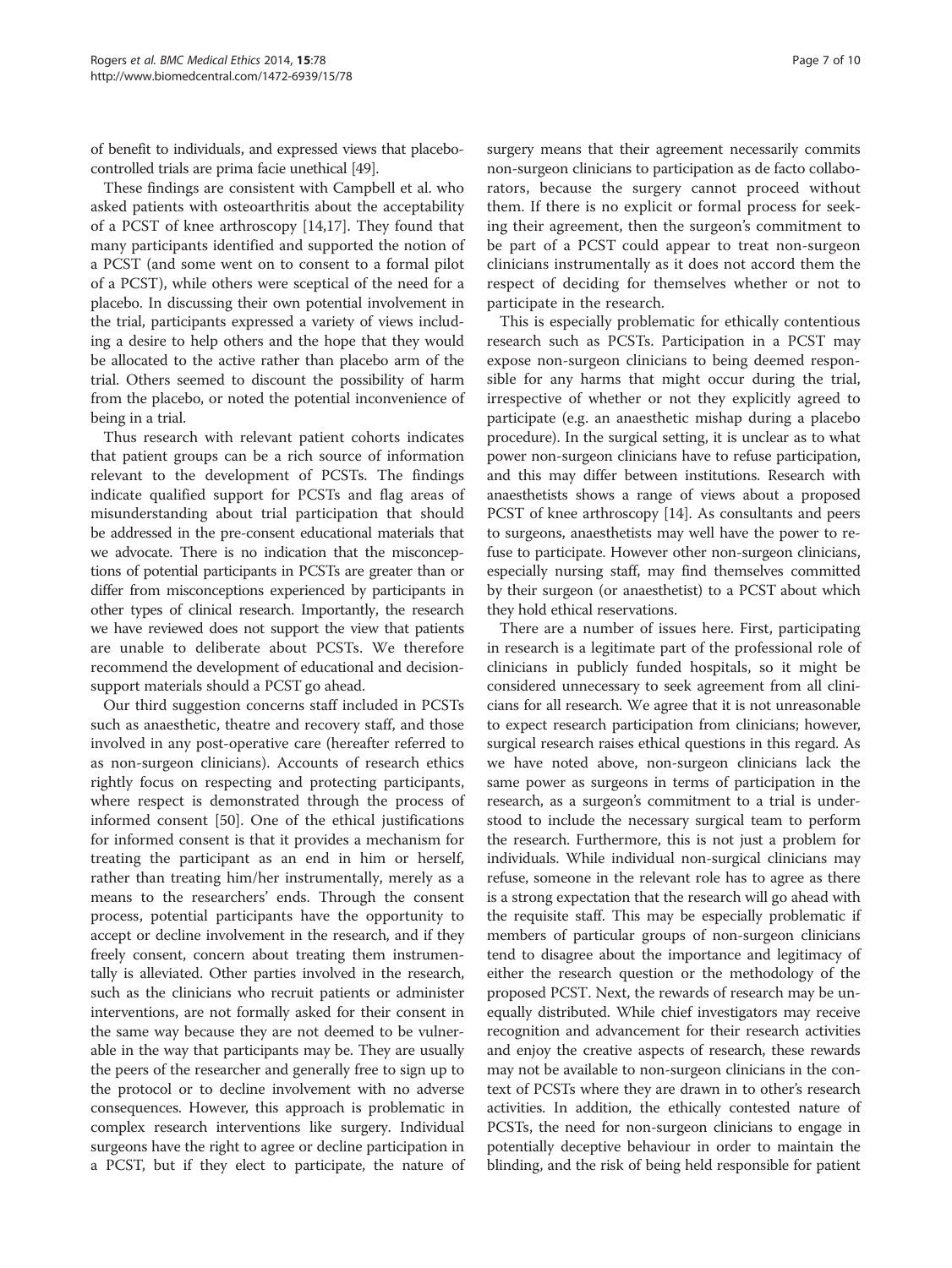harms during placebo procedures are all grounds for thinking that PCSTs are a special case which does warrant an explicit process for seeking agreement from staff who are necessarily involved just because it is a surgical trial.

Second, it may be that governance approvals are, or should be, the mechanism for dealing with these concerns. These typically occur after IRB approval, and are a sitespecific examination of the governance and resource implications of the proposed research. It may be that this process will allow non-surgeon clinicians to voice their concerns, but if the concerns are primarily ethical rather than governance, they may be discounted on the grounds that the research already has ethics approval. Governance approvals do not ensure respect for the views and autonomy of participants in the way intended by formal consent processes mandated by IRBs.

Third, it may be impractical to seek explicit consent from every non-surgeon clinician affected by a PCST. It is already costly and difficult to mount surgical trials, such that adding a layer of consent maybe too burdensome and lead to less surgical research. This is a serious concern, yet research indicates that it is feasible to consult with those likely to be affected by a PCST [\[14](#page-8-0)]. Formalising this process would allow explicit consideration of the ethical concerns of non-surgeon clinicians.

In our view, non-surgeon clinicians who are necessarily involved in PCSTs should be recognised as relevantly vulnerable and their individual agreement should be sought prior to their inclusion in the research. This will require developing mechanisms for seeking agreement from nonsurgeon clinicians to participate in PCSTs. Such agreement should be separate from governance approvals or feasibility assessments. Non-surgeon clinicians should be adequately informed about the proposed trial and then decide for themselves whether or not they are willing to participate. In addition, insurance arrangements for the trial should include cover for patient harms arising from placebo procedures in which non-surgical staff are implicated.

Our proposed expansions to the ethical review process for PCSTs are consistent with but extend beyond the principles promulgated by the American Medical Association regarding PCSTs [\[51\]](#page-9-0). The AMA principles engage with scientific validity and the conditions under which PCSTs may be justified, and the need for particular attention to informed consent, as do the works of other theorists [[25](#page-9-0)]. The AMA principles stop short of mandating consultation with patient groups and the development of educational materials, and do not include non-surgeon clinicians as potentially vulnerable and therefore warranting the protection of formal agreement processes.

### Summary

Determining the ethical permissibility of PCSTs is complex. Here we have sought to establish that, given the

nature and extent of surgical interventions and the existence of a surgical placebo effect, there is an in-principle justification for PCSTs to demonstrate efficacy, especially where risks of harm have been minimized, the outcomes are subjective, and there is no surgical comparator. In such situations, ethical consideration, rather than a blanket prohibition, is warranted. Ethical decision making about specific PCSTs can be supported by including the views of patient groups in deliberations about the risks and benefits of specific trials; developing educational materials to assist patient decision making; and including non-surgeon clinicians amongst those who should give formal agreement for participating in PCSTs. These measures will help to avoid unwarranted prohibitions of PCSTs on the part of IRBs, strengthen the decision-making of patient participants, and ensure that non-surgeon clinicians are not treated instrumentally. And while we have focused on PCSTs, a similar model may be applicable to other relevantly similar high risk research.

### **Endnotes**

Placebo effects are improvements in a patient's condition following an intervention that lacks known therapeutic mechanisms other than the patient's belief in its value (Shapiro AK: Factors contributing to the placebo effect. Their implications for psychotherapy. Am J Psychother 1964, 18:73–88) [\[24\]](#page-9-0).

<sup>b</sup>Some commentators argue that placebo controlled trials may be justified even when there is an active control available and no therapeutic effect is likely to follow from the placebo. Temple and Ellenberg, for example, note that because placebos control for non-specific effects such as the natural course of the disease or regression to the mean, they provide information that is not available in a trial with an active control. They argue that placebo controls are thus sometimes ethical even when an active control is available, but only in situations in which the patient will not be harmed by the delay incurred by treating with placebo. However, in the context of PCSTs, a therapeutic placebo effect may be expected, therefore placebos cannot fulfil the function they identify. (Temple R, and Ellenberg, S: Placebo-Controlled Trials and Active-Control Trials in the Evaluation of New Treatments. Part 1: Ethical and Scientific Issues. Ann Int Med 2000, 133(6):455–463).

<sup>c</sup>See for example, those summarized by Freeman et al. which include: the importance of the research question; lack of alternative methods that will provide equivalent data; methodological rigor including plausible mimic; indicative but not conclusive evidence that the intervention is effective; and an intervention that is sufficiently well developed to remain stable and current over the life of the trial (Freeman TB, Vawter DE, Leaverton PE, Godbold JH, Hauser RA, Goetz CG, Olanow CW: Use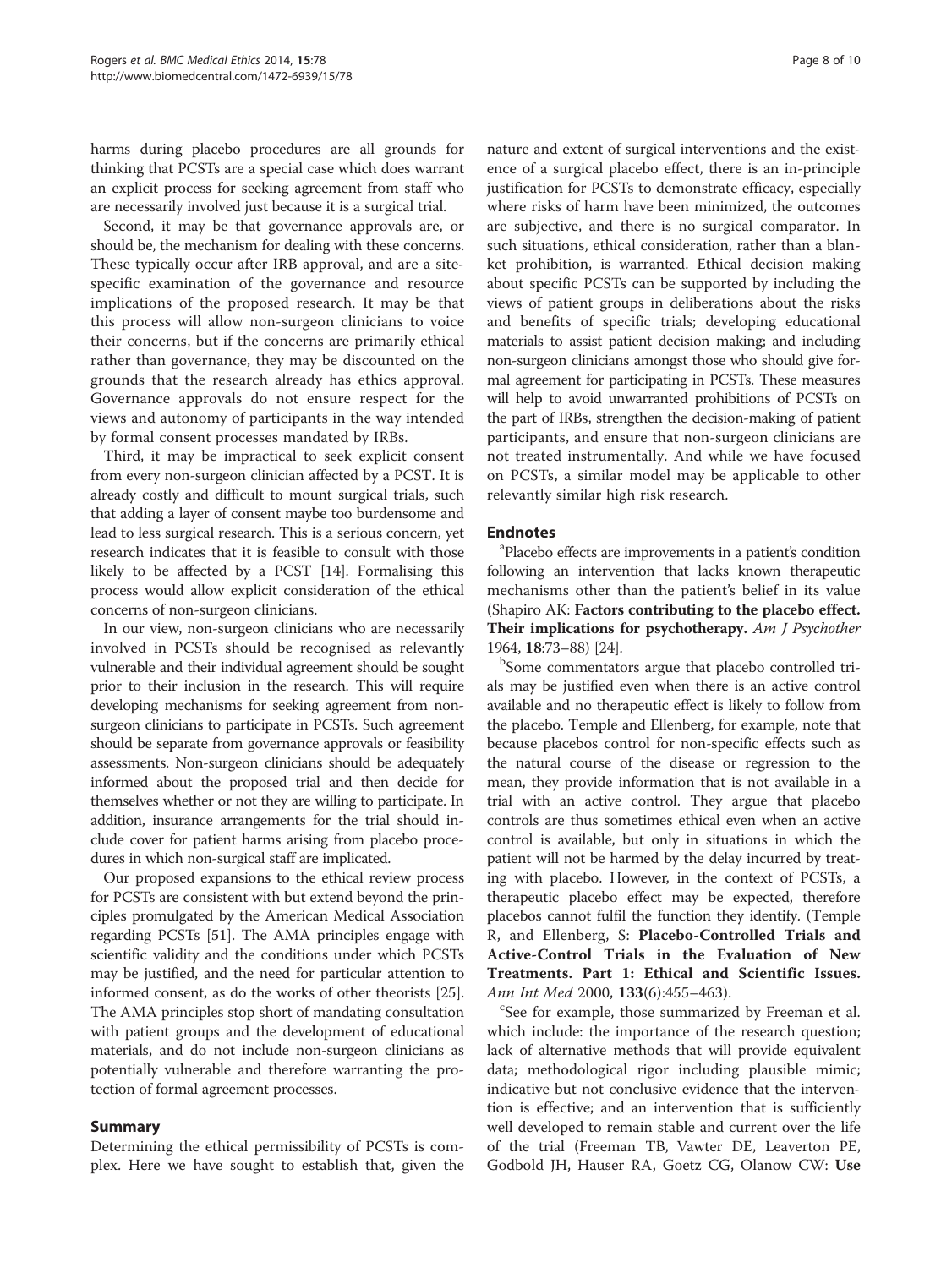<span id="page-8-0"></span>of placebo surgery in controlled trials of a cellularbased therapy for Parkinson's disease. N Engl J Med 1999, 341(13):988–992, p.989) [3].

<sup>d</sup>It is worth noting that there are risks in both arms of the trial, placebo and active. There are no guarantees that the intervention will be effective or that the placebo will be more harmful than the intervention. For example, Miller notes that in a placebo-controlled trial of a laser myocardial revascularization device, there were no differences in outcomes between active treatment and placebo, but there were more adverse events in the intervention group (Miller FG: The enduring legacy of shamcontrolled trials of internal mammary artery ligation. Prog Cardiovasc Dis 2012, 55:246-250) [[36\]](#page-9-0).

See the information for families about getting involved at the Peninsula Cerebra Research Unit [\[http://www.pen](http://www.pencru.org/)[cru.org/\]](http://www.pencru.org/).

#### Abbreviations

IRB: Institutional Review Board; PCST: Placebo-controlled surgical trial; PD: Parkinson's Disease.

#### Competing interests

The authors declare that they have no competing interests.

#### Authors' contributions

All authors contributed to the conception of the arguments in paper and the identification of relevant resources. WR drafted the initial manuscript. KH, MC and ZC critically reviewed three subsequent drafts for intellectual content and accuracy. All authors read and approved the final manuscript.

#### Authors' information

WR is Professor of Clinical Ethics at Macquarie University, Sydney. Her background is in general practice and philosophy. She has a long-standing interest in research ethics and, as a member of the Australian Health Ethics Committee, has contributed to the development of national research ethics guidelines in Australia.

KH is a postdoctoral researcher at Macquarie University, Sydney. Her background is in philosophy. Her research focuses on the ethics of surgical innovation and surgical research, as well as theoretical questions about evidence based surgery.

ZCS is a research fellow at the Health Services Research Unit, University of Aberdeen, UK. Her background is in Sociology and her portfolio of research involves sociologically informed investigations of patients' experiences of healthcare and of health services research. She has particular interest and expertise in using qualitative approaches to investigate patients' perspectives of their care and treatment and also clinician – patient relations. She has had direct experience of exploring the acceptability of a placebo-surgical randomized trial of knee arthroscopy in the UK.

MKC is Professor of Health Services Research at the Health Services Research Unit, University of Aberdeen, Aberdeen, UK. Her background is in medical statistics and the design and methodology of clinical trials. She has longstanding interest in, and experience of, the design and conduct of clinical trials of surgical interventions. She has direct experience of exploring the acceptability and feasibility (including formal pilot) of a placebo-surgical randomized trial of knee arthroscopy in the UK.

#### Acknowledgements

This research was supported by an Australian Research Discovery Project Grant (DP120101092). The funders did not have any input into or control over the content of this paper or the decision to submit the manuscript for publication. The Health Services Research Unit is funded by the Chief Scientist Office of the Scottish Government Health and Social Care Directorates. The views expressed are those of the authors alone. We thank the reviewers for helpful suggestions.

#### Author details

<sup>1</sup>Department of Philosophy and Australian School of Advanced Medicine, Macquarie University, Sydney, NSW, 2109, Australia. <sup>2</sup>Department of Philosophy, Macquarie University, Sydney, NSW, 2109, Australia. <sup>3</sup>Health Services Research Unit, University of Aberdeen, Aberdeen, AB25 2ZD, UK.

Received: 2 April 2014 Accepted: 15 October 2014 Published: 23 October 2014

#### References

- Finniss DG, Kaptchuk TJ, Miller F, Benedetti F: Biological, clinical, and ethical advances of placebo effects. Lancet 2010, 375:686-695.
- 2. Moseley JB, O'Malley K, Petersen NJ, Menke TJ, Brody BA, Kuykendall DH, Hollingsworth JC, Ashton CM, Wray NP: A controlled trial of arthroscopic surgery for osteoarthritis of the knee. N Engl J Med 2002, 347:81-88.
- 3. Freeman TB, Vawter DE, Leaverton PE, Godbold JH, Hauser RA, Goetz CG, Olanow CW: Use of placebo surgery in controlled trials of a cellular-based therapy for Parkinson's disease. N Engl J Med 1999, 341(13):988-992.
- 4. Dekkers W, Boer G: Sham neurosurgery in patients with Parkinson's disease: Is it morally acceptable? J Med Ethics 2001, 27:151-156.
- 5. London AJ, Kadane B: Placebos that harm: sham surgery controls in clinical trials. Stat Methods Med Res 2002, 11(5):413–427.
- 6. Macklin R: The ethical problems with sham surgery in clinical research. N Engl J Med 1999, 341(13):992–996.
- 7. Miller FG: Sham surgery: an ethical analysis. Am J Bioeth 2003, 3(4):41-48.
- 8. Swift T, Huxtable R: The ethics of sham surgery in Parkinson's disease: Back to the future? Bioethics 2013, 27(4):175–185.
- 9. Gillett GR: Unnecessary holes in the head. IRB 2001, 23(6):1-6.
- 10. Wolf B, Buckwalter JA: Randomized surgical trials and "sham" surgery: relevance to modern orthopaedics and minimally invasive surgery. Iowa Orthop J 2006, 26:107–111.
- 11. Kowalski CJ: Sham surgery: not an oxymoron. Am J Bioeth 2003, 3(4):8-9.
- 12. Tenery R, Rakatansky H, Riddick Frank A, Goldrich M, Morse LJ, O'Bannon JM, Ray P, Smalley S, Weiss M, Kao A, Morine K, Maixner A, Seiden S: Surgical "placebo" controls. Ann Surg 2002, 235(2):303–307.
- 13. Heckerling PS: Placebo surgery research: a blinding imperative. J Clin Epidemiol 2006, 59(9):876–880.
- 14. Campbell MK, Skea ZC, Sutherland AG, Cuthbertson BH, Entwistle VA, McDonald AM, Norrie JD, Carlson RV, Bridgman S: KORAL study group: The effectiveness and cost-effectiveness of arthroscopic lavage in the treatment of osteoarthritis of the knee: a mixed methods study of the feasibility of conducting a surgical placebo-controlled trial (the KORAL study). Health Technol Assess 2010, 14(5):1–180. p.11.
- 15. Sihvonen R, Paavola M, Malmivaara A, Itälä A, Joukainen A, Nurmi H, Kalske J, Järvinen TL: Finnish Degenerative Meniscal Lesion Study (FIDELITY) Group: arthroscopic partial meniscectomy versus sham surgery for a degenerative meniscal tear. N Engl J Med 2013, 369:2515–2524.
- 16. Clark PA: Placebo surgery for Parkinson's disease: Do the benefits outweigh the risks? J Law Med Ethics 2002, 30:58-68.
- 17. Campbell MK, Entwistle VA, Cuthbertson BH, Skea ZC, Sutherland AG, McDonald AM, Norrie JD, Carlson RV, Bridgman S, KORAL study group: Developing a placebo-controlled trial in surgery: Issues of design, acceptability and feasibility. Trials 2011, 12:50. doi:10.1186/1745-6215-12-50.
- 18. Lee HU, Gawande AA: The number of surgical procedures in an American lifetime in 3 states. J Am Coll Surg 2008, 207:S75.
- 19. Australian Institute of Health and Welfare: Australian hospital statistics 2011–12. Canberra: Health services series no. 50 (HSE 134); 2013. Available from: [http://www.aihw.gov.au/WorkArea/DownloadAsset.aspx?id=60129543146.](http://www.aihw.gov.au/WorkArea/DownloadAsset.aspx?id=60129543146)
- 20. Australian Institute of Health and Welfare: Australian hospital statistics 2010–11. Canberra: Health services series no. 43 (HSE 117); 2012. Available from:<https://www.aihw.gov.au/publication-detail/?id=10737421633&tab=2>.
- 21. Australian Institute of Health and Welfare: Health expenditure Australia 2011–12. Canberra: Health and welfare expenditure series no. 50 (HWE 59); 2013. Available from: [http://www.aihw.gov.au/WorkArea/DownloadAsset.](http://www.aihw.gov.au/WorkArea/DownloadAsset.aspx?id=60129544656) [aspx?id=60129544656](http://www.aihw.gov.au/WorkArea/DownloadAsset.aspx?id=60129544656).
- 22. Laupacis A1, Keown P, Pus N, Krueger H, Ferguson B, Wong C, Muirhead N: A study of the quality of life and cost-utility of renal transplantation. Kidney Int 1996, 50(1):235–242.
- 23. Edward SLJ, Stevens AJ, Braunholtz DA, Lilford RJ, Swift T: The ethics of placebo-controlled trials: a comparison of inert and active placebo controls. World J Surg 2005, 29(5):610-614.